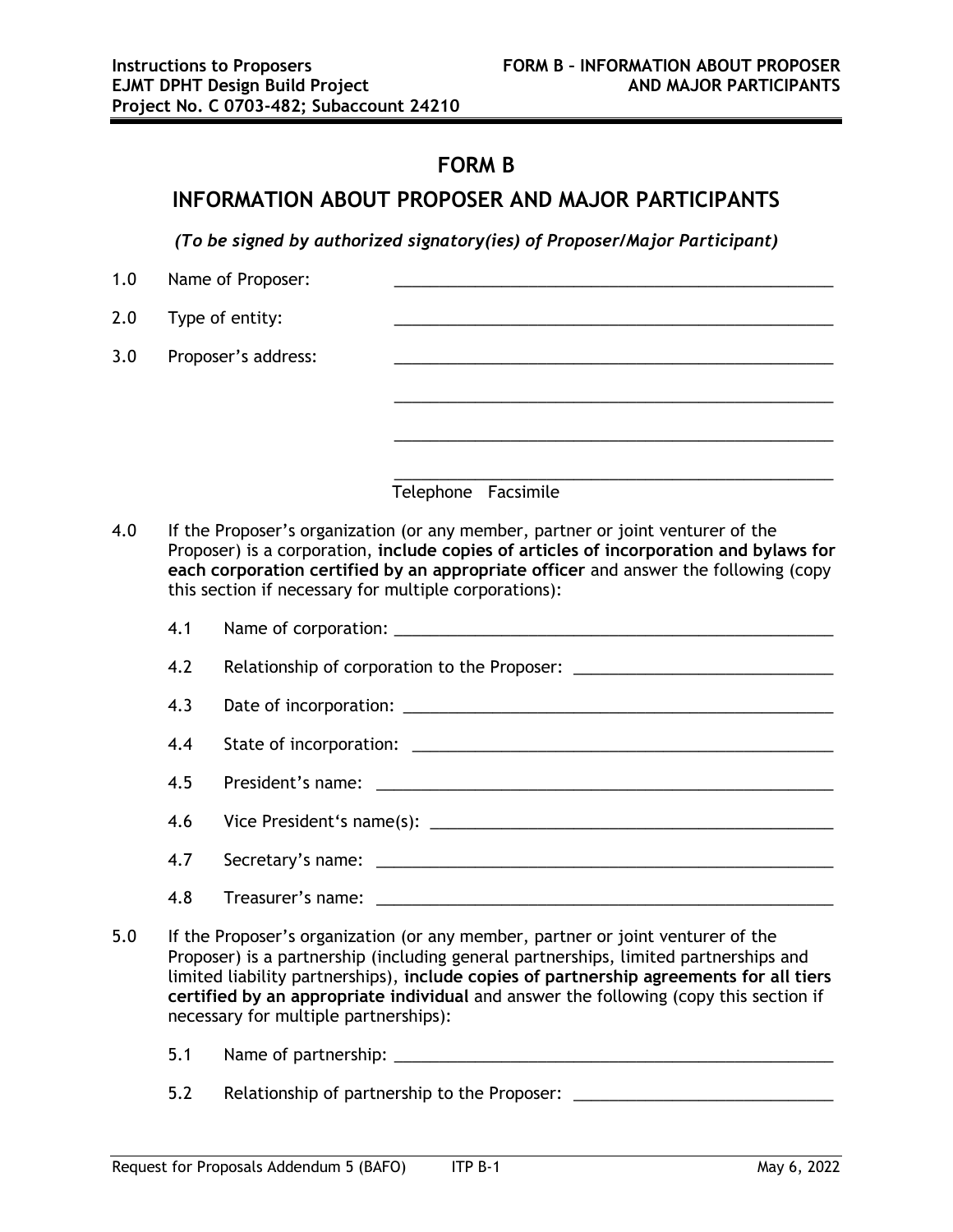- 5.3 Date and state of organization of partnership: \_\_\_\_\_\_\_\_\_\_\_\_\_\_\_\_\_\_\_\_\_\_\_\_\_\_\_\_\_
- 5.4 Full names and addresses of all partners (state whether general or limited partners):

\_\_\_\_\_\_\_\_\_\_\_\_\_\_\_\_\_\_\_\_\_\_\_\_\_\_\_\_\_\_\_\_\_\_\_\_\_\_\_\_\_\_\_\_\_\_\_\_\_\_\_\_\_\_\_\_\_\_\_\_\_\_\_\_\_\_\_\_

\_\_\_\_\_\_\_\_\_\_\_\_\_\_\_\_\_\_\_\_\_\_\_\_\_\_\_\_\_\_\_\_\_\_\_\_\_\_\_\_\_\_\_\_\_\_\_\_\_\_\_\_\_\_\_\_\_\_\_\_\_\_\_\_\_\_\_\_

\_\_\_\_\_\_\_\_\_\_\_\_\_\_\_\_\_\_\_\_\_\_\_\_\_\_\_\_\_\_\_\_\_\_\_\_\_\_\_\_\_\_\_\_\_\_\_\_\_\_\_\_\_\_\_\_\_\_\_\_\_\_\_\_\_\_\_\_

\_\_\_\_\_\_\_\_\_\_\_\_\_\_\_\_\_\_\_\_\_\_\_\_\_\_\_\_\_\_\_\_\_\_\_\_\_\_\_\_\_\_\_\_\_\_\_\_\_\_\_\_\_\_\_\_\_\_\_\_\_\_\_\_\_\_\_\_

\_\_\_\_\_\_\_\_\_\_\_\_\_\_\_\_\_\_\_\_\_\_\_\_\_\_\_\_\_\_\_\_\_\_\_\_\_\_\_\_\_\_\_\_\_\_\_\_\_\_\_\_\_\_\_\_\_\_\_\_\_\_\_\_\_\_\_\_

- 6.0 If the Proposer's organization (or any member, partner or joint venturer of the Proposer) is a joint venture, **include copies of joint venture agreements for all tiers certified by an appropriate individual** and answer the following (copy this section if necessary for multiple joint ventures):
	- 6.1 Name of venture:
	- 6.2 Relationship of venture to the Proposer: \_\_\_\_\_\_\_\_\_\_\_\_\_\_\_\_\_\_\_\_\_\_\_\_\_\_\_\_\_\_\_\_\_\_\_

\_\_\_\_\_\_\_\_\_\_\_\_\_\_\_\_\_\_\_\_\_\_\_\_\_\_\_\_\_\_\_\_\_\_\_\_\_\_\_\_\_\_\_\_\_\_\_\_\_\_\_\_\_\_\_\_\_\_\_\_\_\_\_\_\_\_\_\_

\_\_\_\_\_\_\_\_\_\_\_\_\_\_\_\_\_\_\_\_\_\_\_\_\_\_\_\_\_\_\_\_\_\_\_\_\_\_\_\_\_\_\_\_\_\_\_\_\_\_\_\_\_\_\_\_\_\_\_\_\_\_\_\_\_\_\_\_

\_\_\_\_\_\_\_\_\_\_\_\_\_\_\_\_\_\_\_\_\_\_\_\_\_\_\_\_\_\_\_\_\_\_\_\_\_\_\_\_\_\_\_\_\_\_\_\_\_\_\_\_\_\_\_\_\_\_\_\_\_\_\_\_\_\_\_\_

\_\_\_\_\_\_\_\_\_\_\_\_\_\_\_\_\_\_\_\_\_\_\_\_\_\_\_\_\_\_\_\_\_\_\_\_\_\_\_\_\_\_\_\_\_\_\_\_\_\_\_\_\_\_\_\_\_\_\_\_\_\_\_\_\_\_\_\_

6.3 Full names and addresses of all members (at all tiers):

- 7.0 If the Proposer's organization (or any member, partner or joint venturer of the Proposer) is a limited liability company, **include copies of organizational documents certified by an appropriate individual** and answer the following (copy this section if necessary for multiple companies):
	- 7.1 Name of company:
	- 7.2 Relationship of company to the Proposer: \_\_\_\_\_\_\_\_\_\_\_\_\_\_\_\_\_\_\_\_\_\_\_\_\_\_\_\_\_\_\_\_\_\_\_
	- 7.3 Date of organization: \_\_\_\_\_\_\_\_\_\_\_\_\_\_\_\_\_\_\_\_\_\_\_\_\_\_\_\_\_\_\_\_\_\_\_\_\_\_\_\_\_\_\_\_\_\_\_\_\_
	- 7.4 State of organization: \_\_\_\_\_\_\_\_\_\_\_\_\_\_\_\_\_\_\_\_\_\_\_\_\_\_\_\_\_\_\_\_\_\_\_\_\_\_\_\_\_\_\_\_\_\_\_\_
	- 7.5 President's name:  $\blacksquare$
	- 7.6 Vice President's name(s): \_\_\_\_\_\_\_\_\_\_\_\_\_\_\_\_\_\_\_\_\_\_\_\_\_\_\_\_\_\_\_\_\_\_\_\_\_\_\_\_\_\_\_\_\_